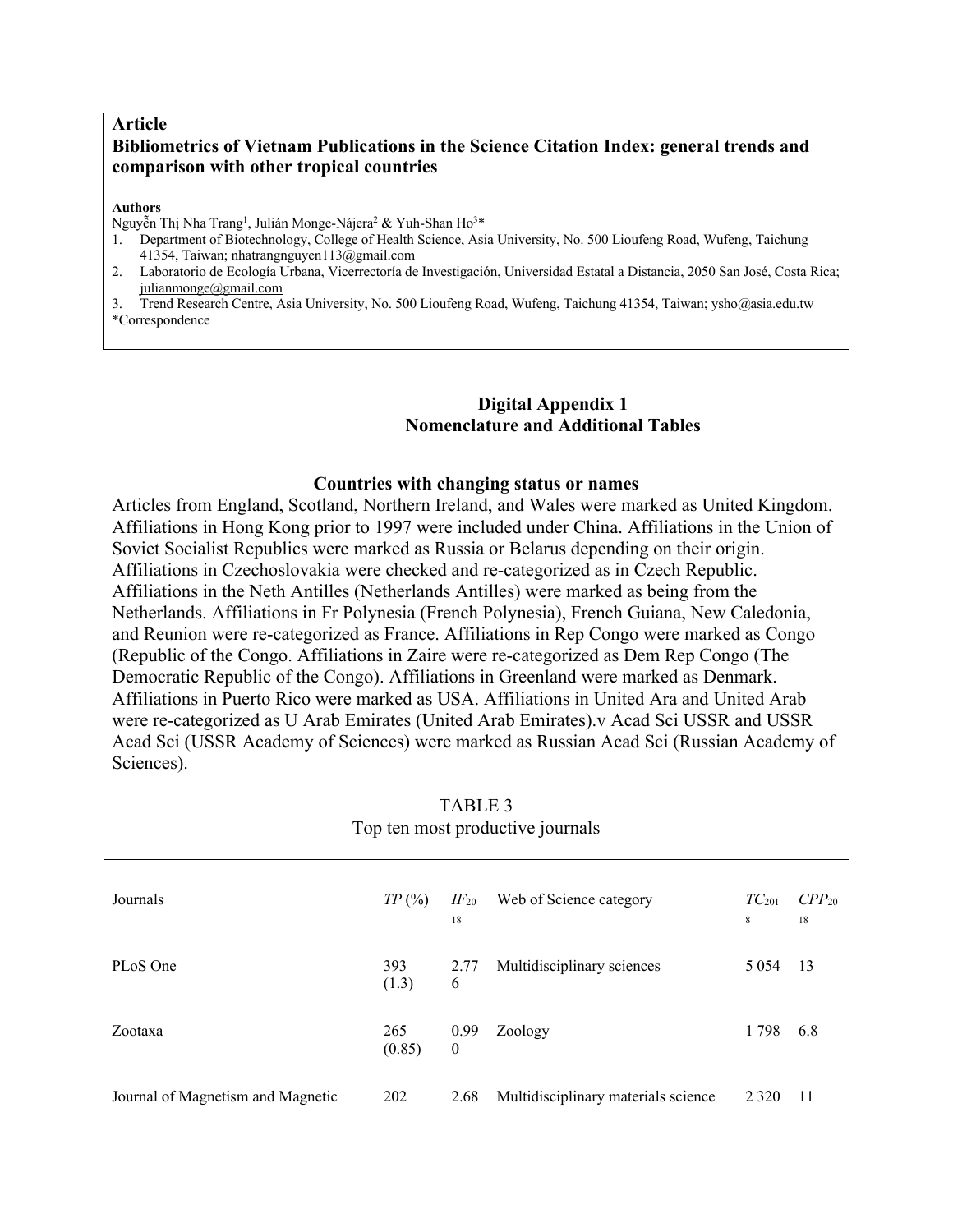| Materials                                                       | (0.65)        | 3                        |                                               |      |     |
|-----------------------------------------------------------------|---------------|--------------------------|-----------------------------------------------|------|-----|
|                                                                 |               |                          | Condensed matter physics                      |      |     |
| Journal of Electronic Materials                                 | 194<br>(0.62) | 1.67<br>6                | Electrical and electronic engineering         | 346  | 1.8 |
|                                                                 |               |                          | Multidisciplinary materials science           |      |     |
|                                                                 |               |                          | Applied physics                               |      |     |
| Advances in Natural Sciences-<br>Nanoscience and Nanotechnology | 172<br>(0.55) | N/A                      | Nanoscience and nanotechnology                | 796  | 4.6 |
|                                                                 |               |                          | Multidisciplinary materials science           |      |     |
|                                                                 |               |                          | Applied physics                               |      |     |
| Journal of Mathematical Analysis and<br>Applications            | 164<br>(0.53) | 1.18<br>$\,$ 8 $\,$      | Applied mathematics                           | 1381 | 8.4 |
|                                                                 |               |                          | Mathematics                                   |      |     |
| Journal of the Korean Physical Society                          | 163<br>(0.52) | 0.63<br>$\theta$         | Multidisciplinary physics                     | 692  | 4.2 |
| Journal of Optimization Theory and<br>Applications              | 158<br>(0.51) | 1.60<br>$\boldsymbol{0}$ | Operations research and<br>management science | 1824 | 12  |
|                                                                 |               |                          | Applied mathematics                           |      |     |
| Journal of High Energy Physics                                  | 155<br>(0.5)  | 5.83<br>3                | Particles and fields physics                  | 2661 | 17  |
| Physical Review B                                               | 148<br>(0.47) | 3.73<br>6                | Multidisciplinary materials science           | 2679 | 18  |
|                                                                 |               |                          | Applied physics                               |      |     |
|                                                                 |               |                          | Condensed matter physics                      |      |     |

TP (%): rank and the percentage of number of articles; IF2018: journal impact factor in 2018;<br>TC2018: the total number of citations from Web of Science Core Collection since publication to<br>the end of 2018; CPP2018: number

TABLE 4 14 most frequently collaborative countries with TP > 1 000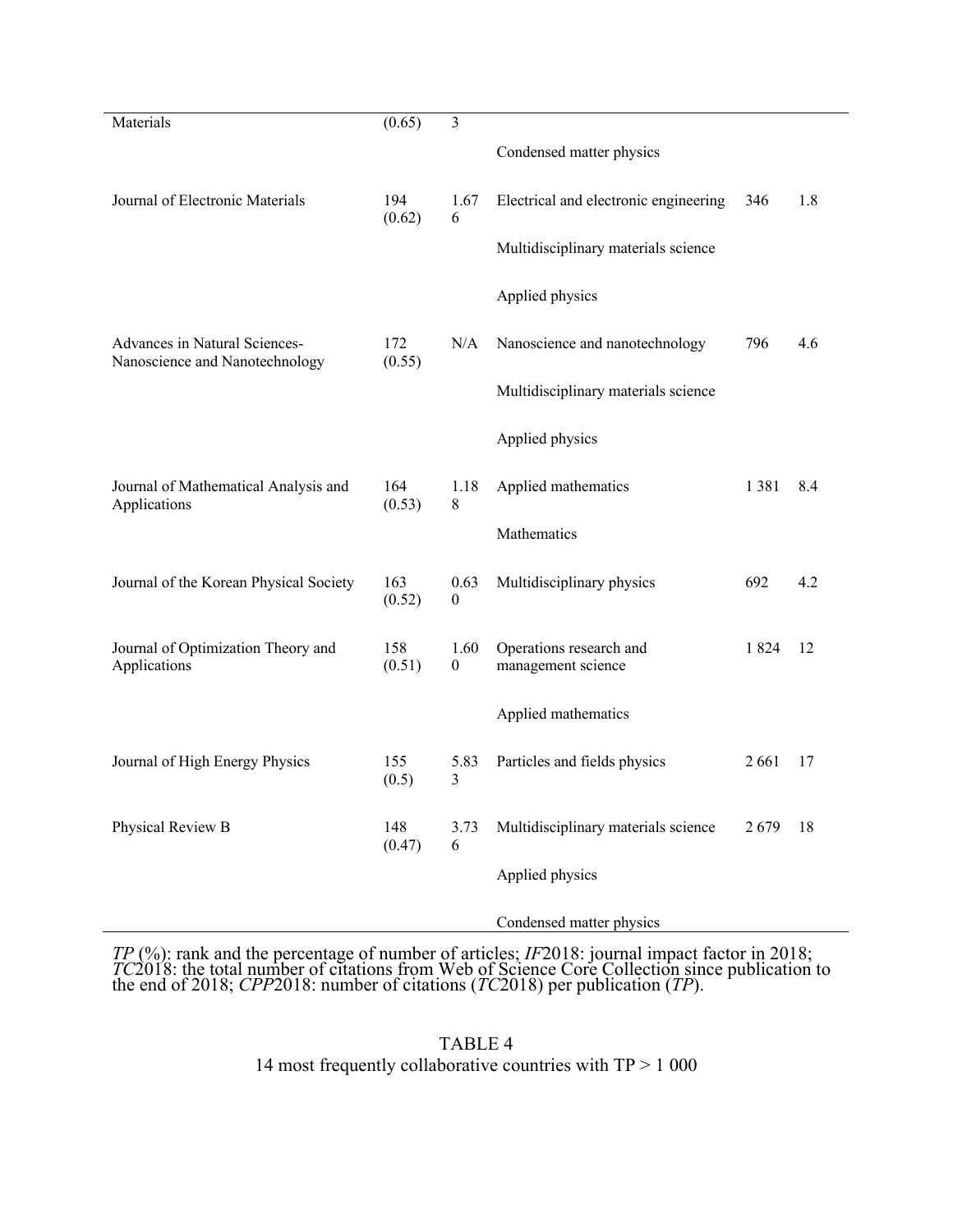| Country                                                    | $T\!P$                          | $TPR$ (%)                                                                     | $FPR$ (%)                  | $RPR$ (%)                                                 | CPP <sub>2018</sub>                  |
|------------------------------------------------------------|---------------------------------|-------------------------------------------------------------------------------|----------------------------|-----------------------------------------------------------|--------------------------------------|
| <b>USA</b>                                                 | 3 9 4 9                         | 1(13)                                                                         | 4(4.6)                     | 4(5.0)                                                    | 30                                   |
| Japan                                                      | 3 8 6 6                         | 2(12)                                                                         | 1(7.1)                     | 1(7.6)                                                    | $18\,$                               |
| South Korea                                                | 3 4 3 1                         | 3(11)                                                                         | 2(5.8)                     | 2(7.0)                                                    | 17                                   |
| France                                                     | 3 3 4 3                         | 4(11)                                                                         | 3(4.8)                     | 3(5.1)                                                    | 23                                   |
| United Kingdom                                             | 2 5 6 5                         | 5(8.2)                                                                        | 10(1.9)                    | 10(2.2)                                                   | 39                                   |
| Germany                                                    | 2 5 4 3                         | 6(8.1)                                                                        | 6(3.0)                     | 6(3.1)                                                    | $27\,$                               |
| Australia                                                  | 2 4 3 0                         | 7(7.8)                                                                        | 5(3.3)                     | 5(3.6)                                                    | 25                                   |
| China                                                      | 2 3 4 2                         | 8(7.5)                                                                        | 7(2.8)                     | 7(2.5)                                                    | 30                                   |
| Netherlands                                                | 1503                            | 9(4.8)                                                                        | 11(1.9)                    | 11(1.9)                                                   | 37                                   |
| Russia                                                     | 1457                            | 10(4.7)                                                                       | 12(1.7)                    | 12(1.8)                                                   | $28\,$                               |
| Thailand                                                   | 1 3 0 8                         | 11(4.2)                                                                       | 14(1.2)                    | 14(1.2)                                                   | 32                                   |
| Taiwan                                                     | 1 2 9 6                         | 12(4.2)                                                                       | 8(2.2)                     | 8(2.4)                                                    | 25                                   |
| Belgium                                                    | 1 2 5 3                         | 13(4.0)                                                                       | 9(1.9)                     | 9(2.2)                                                    | 23                                   |
| Italy<br>$T \cap D$ (0/) $\rightarrow$ 1<br>$\blacksquare$ | 1 1 5 5<br>11.1<br>$\mathbf{r}$ | 14(3.7)<br>$1 \quad \text{FDD} \quad (0/2) \quad 1 \quad 1$<br>1 <sup>1</sup> | 16(0.67)<br>$\blacksquare$ | 16(0.77)<br>$\mathcal{C}$ $\mathcal{C}$<br>$\overline{1}$ | 40<br>$\mathbf{r}$ 1<br>$\mathbf{1}$ |

*TP R* (%): total number of articles and rank; *FP R* (%): total number of first-author articles and rank; *RP R* (%): total number of corresponding-author articles and rank; *CPP*2018: citations per publication (*CPP*2018 = *TC*2018/*TP*).

| Top ten productive institutes                                 |    |                        |                       |                |                       |                |                       |                  |  |
|---------------------------------------------------------------|----|------------------------|-----------------------|----------------|-----------------------|----------------|-----------------------|------------------|--|
| Institute                                                     | TР | TP R<br>$\binom{0}{0}$ | IP R<br>$\frac{6}{2}$ | $\frac{1}{2}$  | $CPR$ $FPR$<br>$(\%)$ | RP R<br>$(\%)$ | SP R<br>$\frac{1}{2}$ | $CPP_{20}$<br>18 |  |
| Vietnam Academy of Science and $5673 \quad 1(18) \quad 1(21)$ |    |                        |                       | $1(18)$ $1(8)$ |                       | 1(7.6)         | 1(20)                 | 8.3              |  |

# TABLE 5 Top ten productive institutes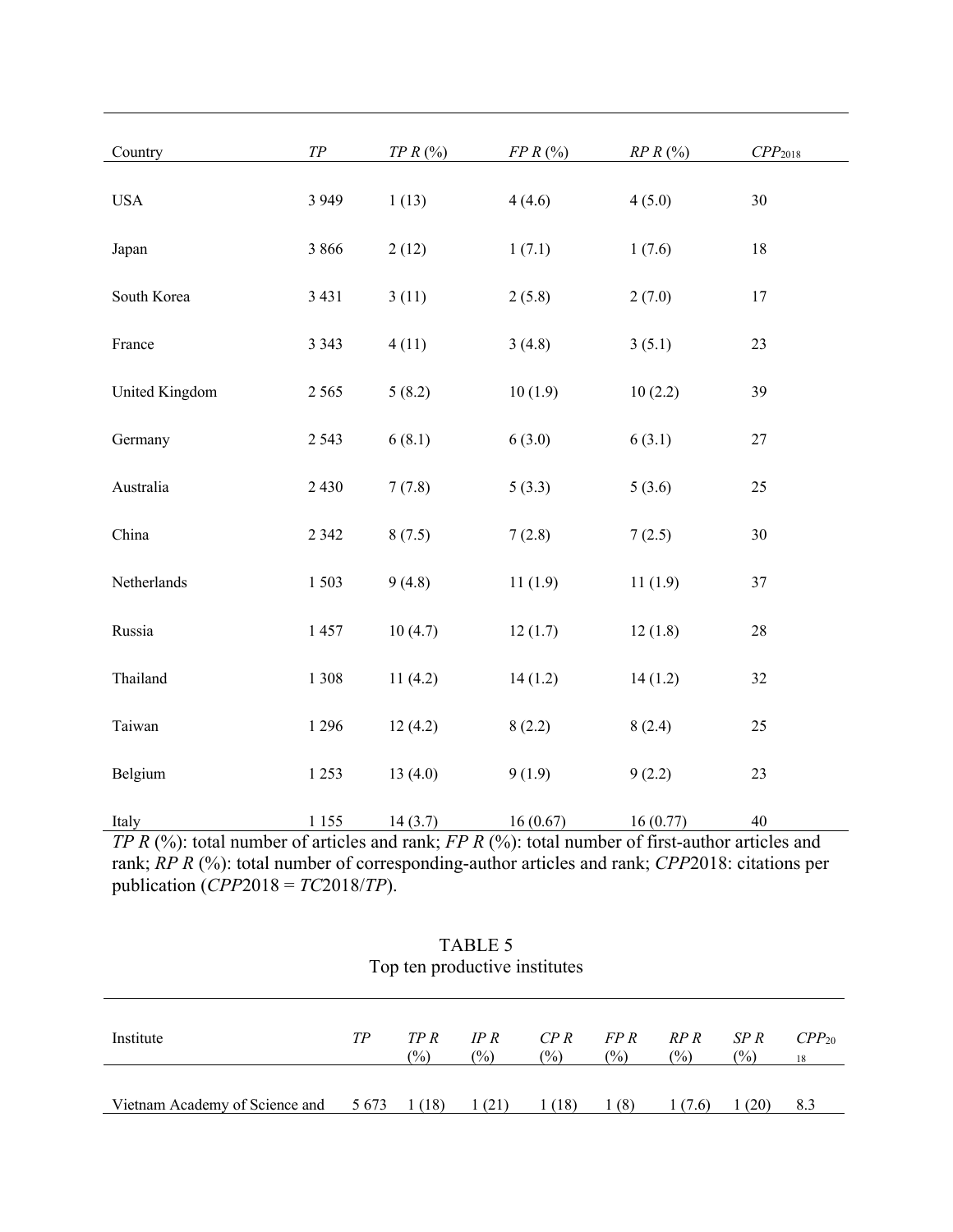| Technology                                      |         |             |               |             |              |              |              |     |
|-------------------------------------------------|---------|-------------|---------------|-------------|--------------|--------------|--------------|-----|
| Vietnam National University                     | 3 9 3 3 | 2(13)       | 2(14)         | 2(12)       | 2(4.9)       | 2(4.7)       | 2(7.7)       | 12  |
| Hanoi University of Science and<br>Technology   | 2092    | 3(6.7)      | 4(8.1)        | 4(6.5)      | 5(3.0)       | 5(2.9)       | 6(3.7)       | 8.6 |
| Ton Duc Thang University                        | 2 0 23  | 4(6.5)      | 6(3.1)        | 3(7.0)      | 4(3.1)       | 3(3.9)       | 5(4.3)       | 4.9 |
| Vietnam National University Ho<br>Chi Minh City | 1999    | 5(6.4)      | 3(11)         | 5(5.7)      | 3(3.3)       | 4(3.3)       | 3(6.9)       | 8.5 |
| Duy Tan University                              | 1 0 38  | 6(3.3)      | 10(1.1)       | 6(3.6)      | 8<br>(0.95)  | 8<br>(0.88)  | 8(1.7)       | 9.9 |
| Hanoi National University of<br>Education       | 960     | 7(3.1)      | 5(5.5)        | 10<br>(2.7) | 6(1.7)       | 6(1.6)       | 4(4.7)       | 5.7 |
| Can Tho University                              | 869     | 8(2.8)      | 11(1.0)       | 7(3.0)      | 10<br>(0.78) | 10<br>(0.58) | 12<br>(1.3)  | 11  |
| Hue University                                  | 824     | 9(2.6)      | 7(1.9)        | 9(2.7)      | 9<br>(0.91)  | 9<br>(0.77)  | 7(2.3)       | 6.6 |
| Oxford University Clinical<br>Research Unit     | 782     | 10<br>(2.5) | 81<br>(0.077) | 8(2.9)      | 7(1.0)       | 7<br>(0.92)  | 87<br>(0.10) | 58  |

*TP*: total number of articles; *TP R (%)*: rank of total number of articles and percentage; *IP R (%)*: rank of institute independent articles and percentage; *CP R* (%): rank of inter institutionally collaborative articles and percentage; *FP R* (%): rank of first-author articles and percentage; *RP R* (%): rank of corresponding-author articles and percentage; *SP R* (%): rank of single author articles and percentage; *CPP*2018: citations per publication (*CPP*2018 = *TC*2018/*TP*).

> TABLE 6 Top ten collaborative institutions overseas

| Institute                          | TP      | TPR(%) | $FPR$ (%)   | $RPR$ (%)  | CPP <sub>2018</sub> |
|------------------------------------|---------|--------|-------------|------------|---------------------|
| University of Oxford UK            | 1 1 5 1 | 1(3.7) | 24(0.24)    | 16(0.30)   | 52                  |
| Russian Academy of Sciences Russia | 692     | 2(2.2) | 1(0.90)     | 1(0.93)    | 28                  |
| University of Liverpool UK         | 516     | 3(1.7) | 120 (0.080) | 115(0.091) | 44                  |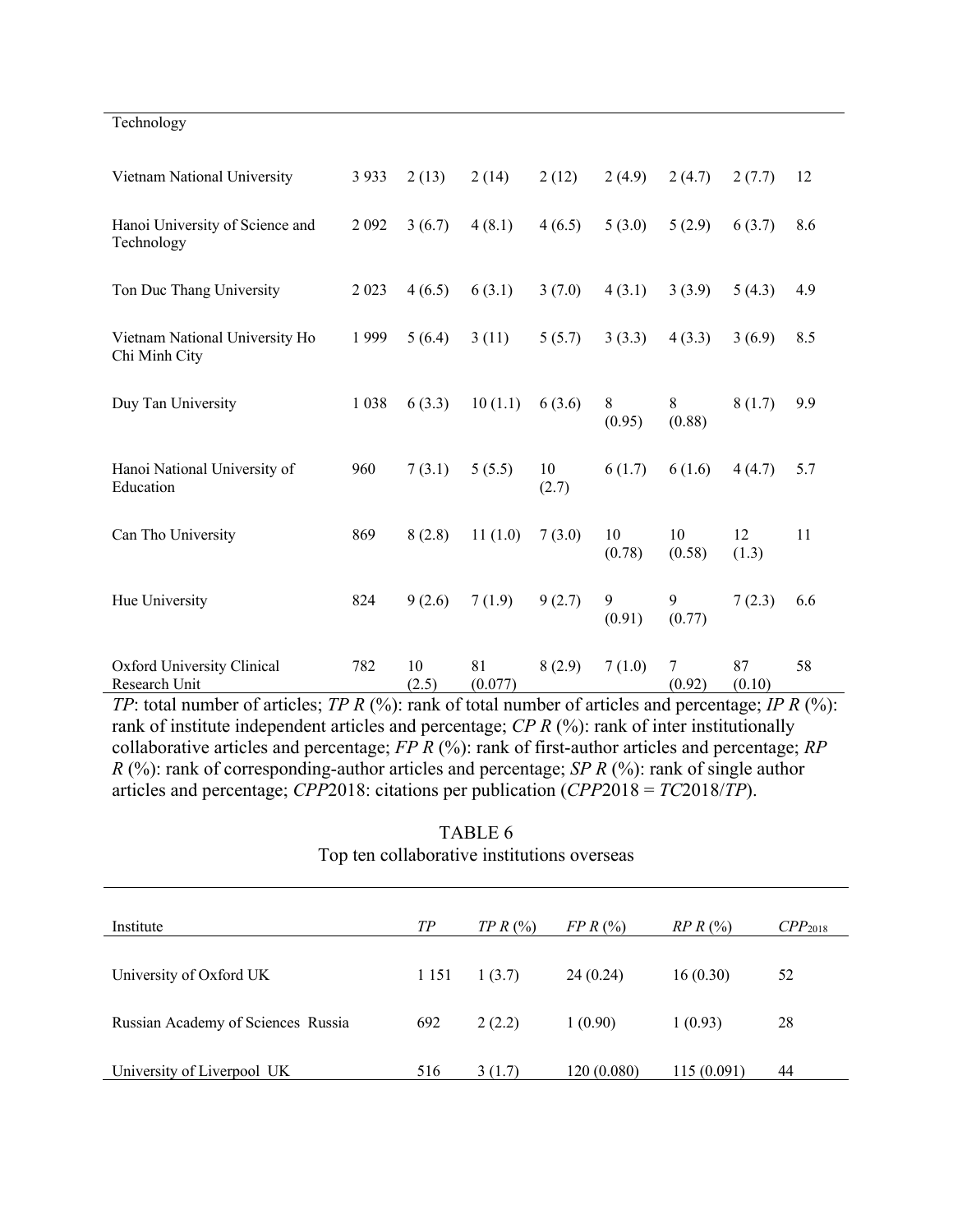| 515 | 4(1.6)  | 67(0.12)    | 44(0.16)    | 25                                                                                                         |
|-----|---------|-------------|-------------|------------------------------------------------------------------------------------------------------------|
| 504 | 5(1.6)  | 206(0.051)  | 103(0.094)  | 46                                                                                                         |
| 478 | 6(1.5)  | 299 (0.035) | 239 (0.049) | 50                                                                                                         |
| 461 | 7(1.5)  | 831 (0.010) | 381 (0.029) | 63                                                                                                         |
| 453 | 8(1.5)  | 155 (0.064) | 151(0.071)  | 44                                                                                                         |
| 449 | 9(1.4)  | 299(0.035)  | 326 (0.036) | 30                                                                                                         |
| 442 | 10(1.4) | 274 (0.038) | 269 (0.042) | 31                                                                                                         |
|     |         |             |             | TP: total number of articles; TP R $(\%)$ : rank of total number of articles and percentage; FP R $(\%)$ : |

rank of first-author articles and percentage; *RP R* (%): rank of corresponding-author articles and percentage; *CPP*2018: citations per publication (*CPP*2018 = *TC*2018/*TP*).

| TABLE 7                                              |  |
|------------------------------------------------------|--|
| The ten classic articles with TC2018 more then 1 000 |  |

| Rank          | Rank         | Article titles                                                                                                                                                                                                                           | references                 |
|---------------|--------------|------------------------------------------------------------------------------------------------------------------------------------------------------------------------------------------------------------------------------------------|----------------------------|
| $(TC_{2018})$ | $(C_{2018})$ |                                                                                                                                                                                                                                          |                            |
| 1(4)<br>577)  | 2<br>(777)   | Comprehensive molecular portraits of human breast tumors                                                                                                                                                                                 | Koboldt et al.<br>(2012)   |
| 2(2)<br>742)  | 7<br>(628)   | The global distribution and burden of dengue                                                                                                                                                                                             | Bhatt et al.<br>(2013)     |
| 3(2)<br>719)  | 3<br>(754)   | Global regional and national age-sex specific all-cause and cause-specific<br>mortality for 240 causes of death 1990-2013: a systematic analysis for the<br>Global Burden of Disease Study 2013                                          | Naghavi et al.<br>(2015)   |
| 4(2)<br>385)  | 1(1<br>116)  | A global reference for human genetic variation                                                                                                                                                                                           | Altshuler et al.<br>(2015) |
| 5(1)<br>934)  | 6<br>(632)   | Global regional and national incidence prevalence and years lived with<br>disability for 301 acute and chronic diseases and injuries in 188 countries<br>1990-2013: a systematic analysis for the Global Burden of Disease Study<br>2013 | Vos et al. (2015)          |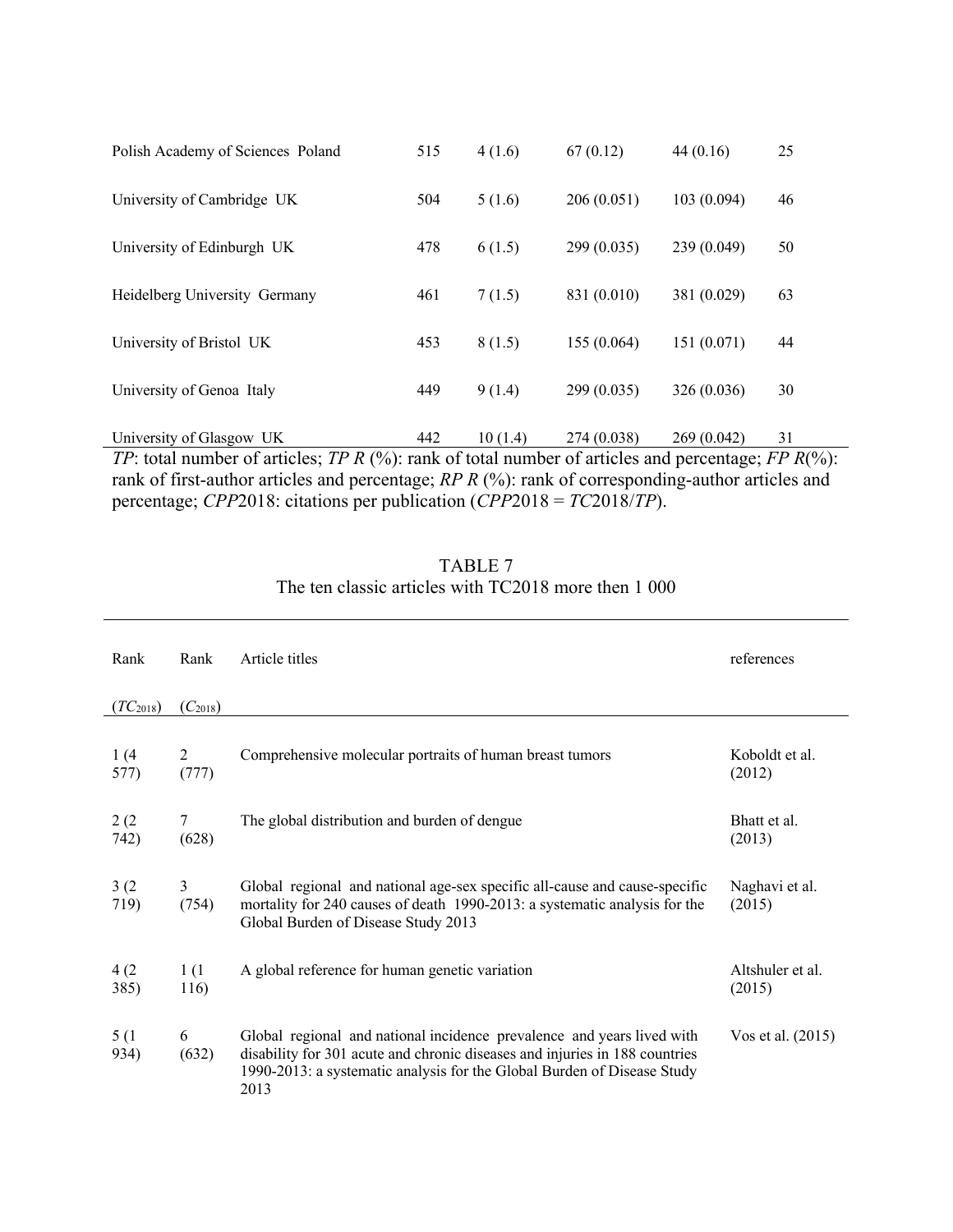| 6 (1)         | 119        | A novel coronavirus associated with severe acute respiratory syndrome                                                                                                                                                              | Ksiazek et al.            |
|---------------|------------|------------------------------------------------------------------------------------------------------------------------------------------------------------------------------------------------------------------------------------|---------------------------|
| 788)          | (38)       |                                                                                                                                                                                                                                    | (2003)                    |
| 7 (1          | 15         | Comprehensive genomic characterization of squamous cell lung cancers                                                                                                                                                               | Hammerman et              |
| 725)          | (275)      |                                                                                                                                                                                                                                    | al. $(2012)$              |
| 8(1)<br>174)  | 4<br>(734) | Global regional and national life expectancy all-cause mortality and<br>cause-specific mortality for 249 causes of death 1980-2015: a systematic<br>analysis for the Global Burden of Disease Study 2015                           | Wang et al.<br>(2016)     |
| 9(1)          | 17         | Comprehensive molecular characterization of urothelial bladder carcinoma                                                                                                                                                           | Weinstein et al.          |
| 121)          | (260)      |                                                                                                                                                                                                                                    | (2014)                    |
| 10(1)<br>011) | 5<br>(700) | Global regional and national incidence prevalence and years lived with<br>disability for 310 diseases and injuries 1990-2015: a systematic analysis<br>for the Global Burden of Disease Study 2015<br>$\sim$ 11 $\cdot$<br>$T = 1$ | Vos et al. (2016)<br>1.1. |

*TC*2018: the total number of citations from Web of Science Core Collection since publication to the end of 2018; *C*2018: number of citations in 2018.b

| Language   | $T\!P$         | $\frac{0}{0}$ | $\boldsymbol{A}\boldsymbol{U}$ | APP     | $TC_{2018}$      | CPP <sub>2018</sub> |
|------------|----------------|---------------|--------------------------------|---------|------------------|---------------------|
| English    | 31017          | 99            | 510506                         | 16      | 402392           | 13                  |
| French     | 94             | 0.30          | 363                            | 3.9     | 261              | 2.8                 |
| Russian    | 64             | 0.21          | 218                            | 3.4     | 170              | 2.7                 |
| German     | 19             | 0.061         | $87\,$                         | 4.6     | 58               | 3.1                 |
| Chinese    | $\,8\,$        | 0.026         | 47                             | 5.9     | 26               | 3.3                 |
| Japanese   | 5              | 0.016         | 31                             | 6.2     | $\overline{4}$   | 0.80                |
| Czech      | $\overline{2}$ | 0.0064        | $\sqrt{2}$                     | $1.0\,$ | $\boldsymbol{0}$ | $\boldsymbol{0}$    |
| Dutch      | $\overline{2}$ | 0.0064        | $\boldsymbol{7}$               | 3.5     | $\boldsymbol{0}$ | $\boldsymbol{0}$    |
| Portuguese | $\mathbf{1}$   | 0.0032        | 5                              | 5.0     | $\overline{4}$   | 4.0                 |

TABLE 8 Characteristics of language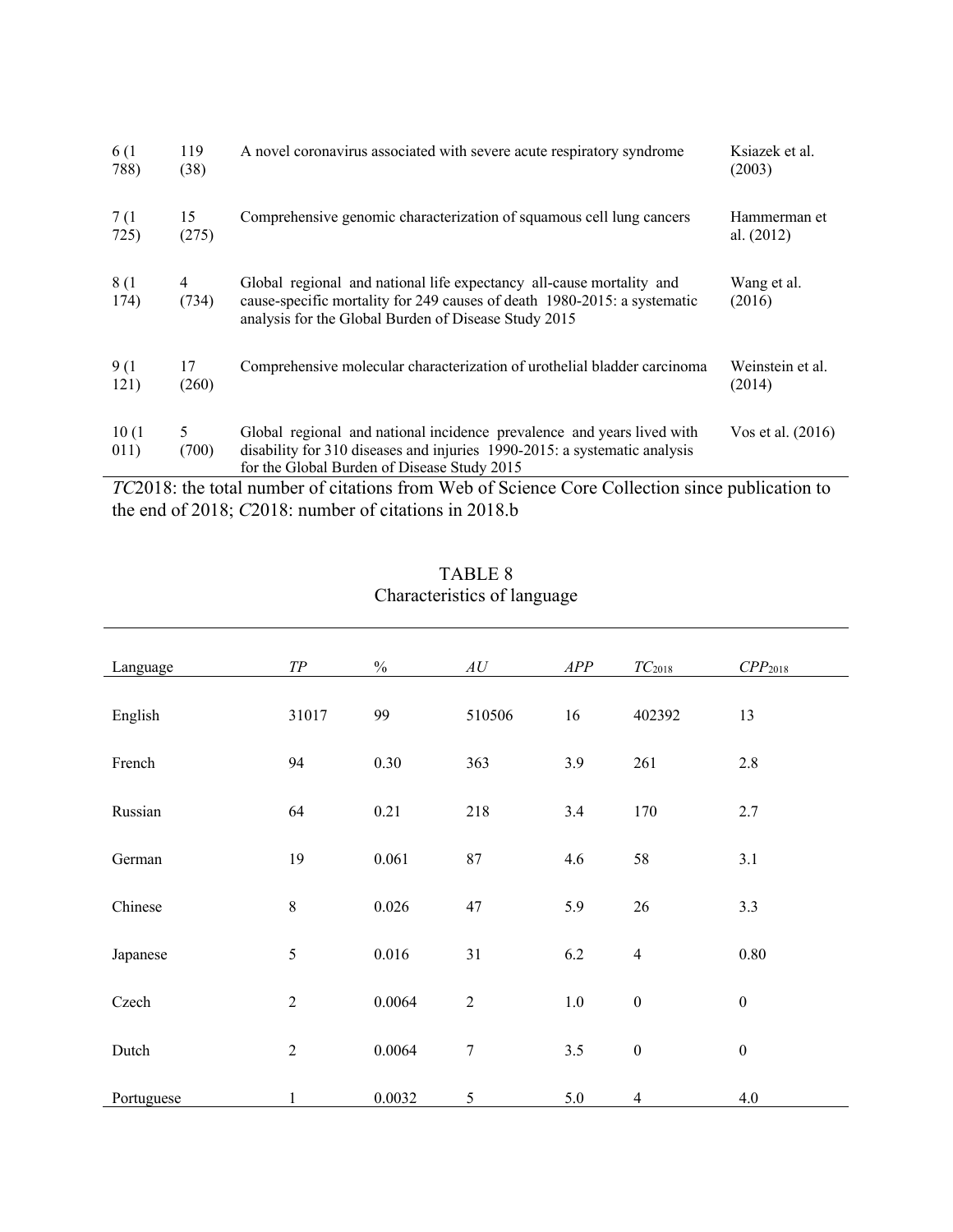| Korean         | 0.0032 | 5             | 5.0 | 3 | 3.0 |
|----------------|--------|---------------|-----|---|-----|
| Slovak         | 0.0032 | $\mathcal{D}$ | 2.0 | 3 | 3.0 |
| Slovene        | 0.0032 | $\mathcal{D}$ | 2.0 |   | 1.0 |
| English French | 0.0032 |               | 2.0 | ∍ | 2.0 |

*TP*: number of publications; *AU*: number of authors; *APP*: number of authors per publication; *TC*2018: the total number of citations from Web of Science Core Collection since publication to the end of 2018; *CPP*2018: number of citations (*TC*2018) per publication (*TP*).

| Year     | ${\cal T\!P}$ | $\boldsymbol{A}\boldsymbol{U}$ | $AU/TP^*$ | $N\!R$  | NR/TP  | PG      | $PG/TP$ |
|----------|---------------|--------------------------------|-----------|---------|--------|---------|---------|
| 1991     | 119           | 326                            | $2.7\,$   | 1718    | $14\,$ | 1 2 2 4 | $10\,$  |
| 1992     | 146           | 454                            | 3.1       | 2 3 7 3 | 16     | 1 3 6 6 | 9.4     |
| 1993     | 121           | 384                            | 3.2       | 2 0 9 8 | $17\,$ | 1 0 9 1 | 9.0     |
| 1994     | 127           | 429                            | 3.4       | 2 1 4 3 | $17\,$ | 1 1 9 9 | 9.4     |
| 1995     | 186           | 625                            | 3.4       | 3 5 0 6 | 19     | 1930    | $10\,$  |
| 1996     | $208\,$       | 788                            | 3.8       | 3 8 4 6 | $18\,$ | 1582    | 7.6     |
| 1997     | 240           | 985                            | 4.1       | 4 7 23  | $20\,$ | 2 1 6 3 | $9.0\,$ |
| 1998     | $226\,$       | 1 0 2 5                        | 4.5       | 4637    | 21     | 1967    | 8.7     |
| 1999     | $262\,$       | 1218                           | 4.6       | 5 5 4 2 | 21     | 2 2 6 9 | $8.7\,$ |
| 2000     | 316           | 1 3 8 2                        | 4.4       | 7 2 2 8 | 23     | 3 0 5 8 | $10\,$  |
| 2001     | 362           | 1720                           | 4.8       | 9 0 27  | 25     | 3 2 6 0 | 9.0     |
| $2002\,$ | 351           | $1\;778$                       | 5.1       | 8 3 8 8 | 24     | 3 3 9 0 | 10      |

TABLE 9 Yearly distribution of articles authors pages and references for Vietnam